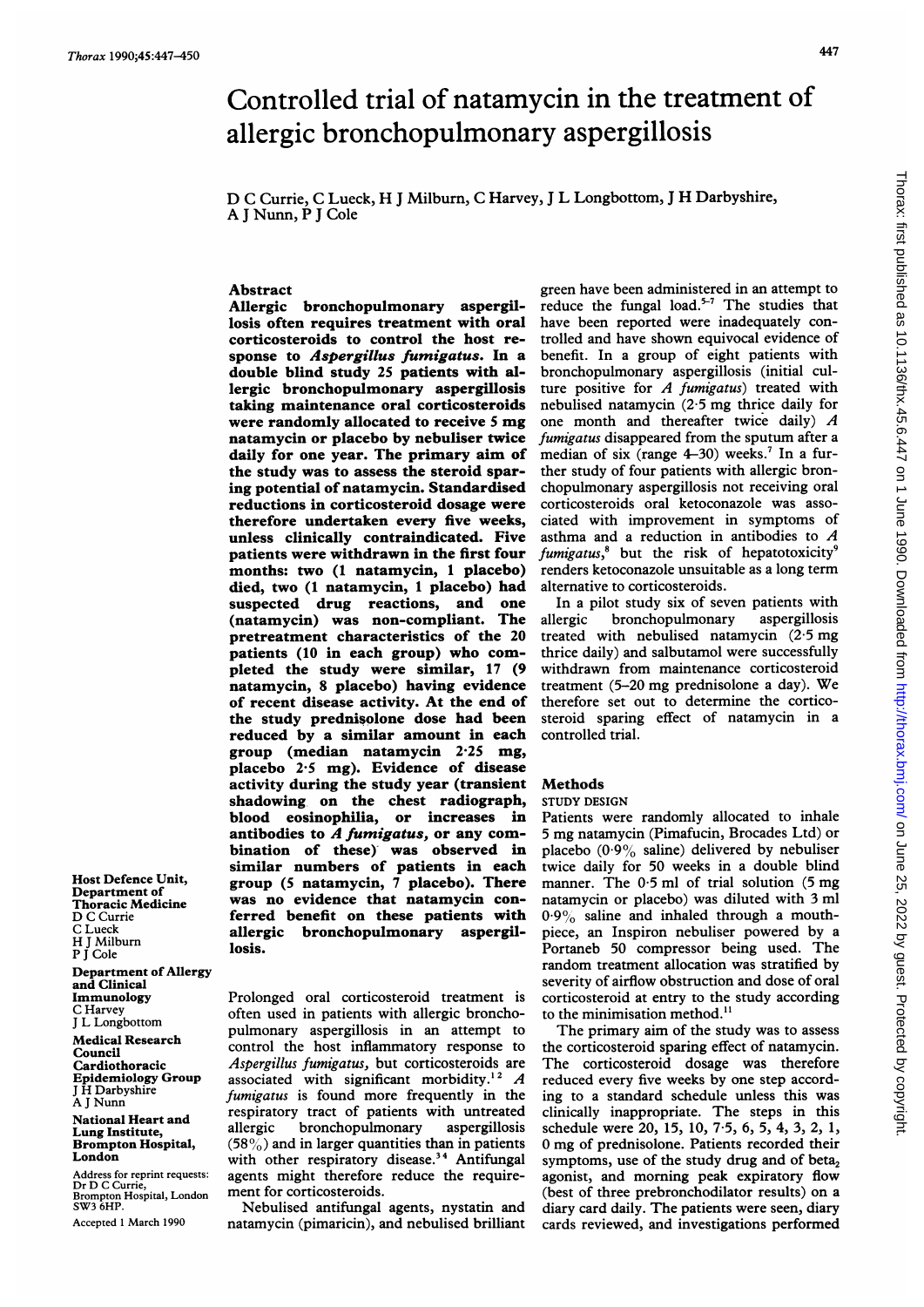Table <sup>1</sup> Pretreatment characteristics of the 20 patients with allergic bronchopulmonary aspergillosis completing the study

|                                                               | Natamycin<br>$(n = 10)$ | Placebo<br>$(n = 10)$ |
|---------------------------------------------------------------|-------------------------|-----------------------|
| Age (median (range), $y$ )                                    | $54.5(37-74)$           | $48.5(29 - 73)$       |
| Duration of the disease (median (range), y)                   | $24.5(9-38)$            | $17.5(1 - 26)$        |
| No of acute exacerbations of chest symptoms in                |                         |                       |
| preceding year (median (range))                               | $3(1-12)$               | $2(1-10)$             |
| No of patients with disease activity* in preceding five years |                         |                       |
| Transient radiographic shadows                                |                         |                       |
| Blood eosinophilia ( $> 0.5 \times 10^9$ /l)                  |                         |                       |
| No of patients culture positive for Aspergillus fumigatus     |                         |                       |
| At enrolment                                                  |                         |                       |
| In the past                                                   |                         |                       |
| No of patients inhaling corticosteroids                       | 9                       |                       |
| $\leqslant$ 1 mg beclomethasone                               |                         |                       |
| $> 1$ mg beclomethasone                                       | 5                       |                       |

No statistically significant differences between the two groups. \*Defined as transient radiographic shadows or blood eosinophilia.

every five weeks. If the patient was stable or improving corticosteroid dosage was reduced. In the event of an acute exacerbation of respiratory symptoms, appropriate treatment was prescribed, usually antibiotics and bronchodilators with or without a short course of higher dose prednisolone. A short course of prednisolone was 30 mg daily until <sup>a</sup> satisfactory clinical response had occurred, followed by slow reduction to a new maintenance dose one step higher on the standard schedule than before the exacerbation. The character of each exacerbation, the treatment given for it, and the total number of exacerbations for each patient were recorded.

#### PATIENTS

We studied 25 patients with allergic<br>bronchopulmonary aspergillosis receiving aspergillosis receiving maintenance oral corticosteroids. Patients with contraindications to the use of natamycin via nebuliser and those taking a fixed minimum dose of steroids were not included. Thirteen received natamycin and 12 placebo. All patients had a positive immediate skinprick test response to  $A$  fumigatus, 24 had asthma (the remaining patient, in the natamycin group, had had bronchial plugs containing a mycelium of  $A$  fumigatus and eosinophils); 24 had two or more episodes of shadowing visible on previous chest radiographs (the remaining patient, in the placebo group, had a single shadow associated with a heavy infiltrate of eosinophils in the bronchial wall); 22, 11 in each group, had fixed radiological abnormalities compatible with allergic bronchopulmonary aspergillosis and without a more likely cause, and 17 (12 natamycin, 5 placebo) had a record of previous blood eosinophilia ( $> 0.5 \times 10^9$ /l) on one or more occasions. All 25 patients had IgE specific for  $A$  fumigatus according to the radioallergosorbent test (RAST), and precipitins had been detected at some time in 24 patients (13 natamycin, 11 placebo).

In the 20 patients (10 natamycin, 10 placebo) who completed the study the pretreatment characteristics (medians and ranges in tables <sup>1</sup> and 2) in the two groups were similar; the natamycin group, however, were on average slightly older, had had symptoms for slightly longer, and had a slightly lower FEV,. Regular oral and inhaled drugs were not altered in the two months before the study or during the study except for oral corticosteroids as described above. Patients' compliance with the study treatment was assessed by monitoring drug use as recorded on diary cards and the degree of compliance described by each patient. In addition, the use of diluent for the study treatment was monitored by prescribing a known volume and requesting return of all diluent bottles. On the assumption that diluent not returned had been used appropriately, an objective percentage level of compliance was calculated, defined as  $(100 \times$ observed volume of diluent used)/(expected volume).

The study was approved by the Brompton Hospital ethics committee.

### INVESTIGATIONS

Sputum was examined every five weeks if the patient was expectorating. The character (purulent, mucopurulent, or mucoid) was recorded. A sample of the sputum was stained for eosinophils. The remainder of the specimen was diluted in an equal volume of Ringers' solution and homogenised by shaking with glass beads for <sup>20</sup> minutes. A sample of the homogenate was cultured for bacteria. The remainder was centrifuged at 2000 rev/ min for 10 minutes and the pellet plated on Sabouraud's medium and cultured for five days at 30°C for fungi. FEV, and FVC were measured every five weeks, 20 minutes after  $200 \mu$ g inhaled salbutamol.

Plain posteroanterior chest radiography, a wet blood eosinophil count (eosinophilia defined as  $>0.5 \times 10^9$ /l), RAST for IgE antibodies against A fumigatus,<sup>12</sup> and the enzyme linked immunosorbent assay (ELISA) for IgG antibodies to  $A$  fumigatus<sup>12</sup> were carried out every 10 weeks in all patients, and during acute exacerbations. Changes in

Table 2 Changes in corticosteroid dosage, lung function, and specific immunoglobulins during the study (medians with ranges in parenthesis)

| Study week                                                                                                                                                                             | Natamycin $(n = 10)$                                                               |                                                                             | Placebo $(n = 10)$                                                         |                                                                                     |
|----------------------------------------------------------------------------------------------------------------------------------------------------------------------------------------|------------------------------------------------------------------------------------|-----------------------------------------------------------------------------|----------------------------------------------------------------------------|-------------------------------------------------------------------------------------|
|                                                                                                                                                                                        |                                                                                    | 50                                                                          | 0                                                                          | 50                                                                                  |
| Prednisolone (mg)<br>$FEV1 (°0 predicted)10$<br>Specific IgG (optimal density units)<br>Specific IgE $(^{\circ}$ <sub>0</sub> binding)<br>Total IgE* ( $\times$ 10 <sup>2</sup> IU/ml) | $6.25(2 - 12.5)$<br>$39(19-125)$<br>$0.5(0.1-1.4)$<br>$25(19-33)$<br>$8.1(2.1-70)$ | $5.5(0-10)$<br>$40(24-119)$<br>$0.3(0.1-1.1)$<br>$20(12-30)$<br>$2.4(1-45)$ | $7.5(2-15)$<br>58 (28-102)<br>$0.7(0.1-1.1)$<br>$22(9 - 30)$<br>$12(1-45)$ | $4.5(0-10)$<br>$62(28-92)$<br>$0.6(0.1-1.5)$<br>$21(12 - 35)$<br>$5.7(0.45 - 65)$ t |

Total IgG, IgA, and IgM were similar before and after treatment in the two groups and changed little. No statistically significant differences between the two groups in pretreatment values or in changes during the study. \*Normal range 5-150 IUfml. tone value missing.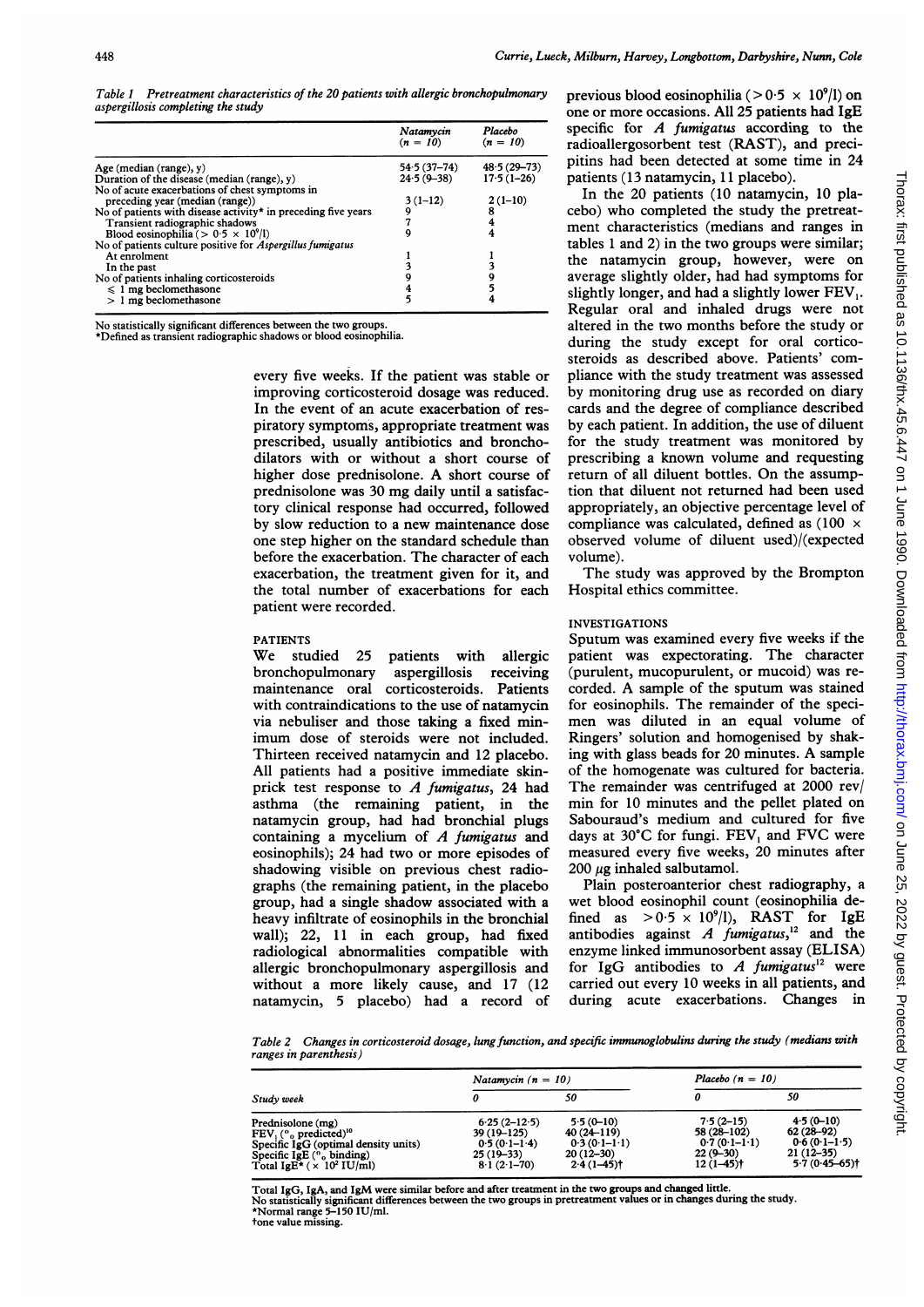A full blood count, determination of urea and creatinine concentrations, liver function tests, urine analysis, and pure tone audiograms were performed before treatment, at 25 weeks, and at the end of the study to screen for adverse effects.

## ANALYSIS

The data for the two groups were compared by means of the  $\chi^2$  test and the Wilcoxon rank sum test for unpaired data.

## Results

Five patients (3 natamycin, 2 placebo) were withdrawn from the study. Two patients, one in each group, with severe pre-existing obstructive airways disease died; one died two weeks after starting placebo and the other died after <sup>11</sup> weeks' natamycin, both with acute exacerbations of their chest disease. A third patient, receiving natamycin, developed wheeze and breathlessness that was related temporally to the study treatment and was withdrawn after <sup>15</sup> weeks. A fourth patient, receiving placebo, was withdrawn after 16 weeks during an acute exacerbation of the aspergillosis with haemoptysis attributed by the patient to the study treatment. The fifth patient, receiving natamycin, was withdrawn after five weeks for non-compliance with the nebuliser treatment. The results are presented for the 20 patients who completed the study.

Prednisolone dosage at 50 weeks was reduced by a similar amount in the two groups (median <sup>2</sup> <sup>25</sup> mg natamycin, <sup>2</sup> <sup>5</sup> mg placebo) and forced expiratory volume in one second  $(FEV<sub>1</sub>)$  did not alter in either group (table 2). Transient chest radiographic shadows were observed on nine occasions (3 natamycin, 6 placebo) in seven patients (3 natamycin, 4 placebo). Blood eosinophilia was observed on 15 occasions (8 natamycin, 7 placebo) in seven patients (2 natamycin, 5 placebo). Specific IgE increased transiently in one placebo treated patient and decreased in one patient receiving natamycin. Specific IgG antibody increased transiently in one patient from each group. Overall, 12 patients (5 natamycin, 7 placebo) had transient radiographic shadows, blood eosinophilia, or an increase in specific immunoglobulins during the study. A fumigatus was cultured from sputum in only one patient in each group. There was a reduction in total IgE in both groups (table 2) but no other change in immunoglobulins.

The patterns of acute exacerbations were reviewed by scrutinising symptoms and signs recorded on the clinical forms and diary cards and the results of investigations. Individual exacerbations could not, however, be reliably categorised into the three expected typesasthma, allergic bronchopulmonary aspergil-

losis, or acute bronchitis. The median number of exacerbations was similar in the two groups during the study year—natamycin  $4.5$  (range 1-10), placebo 5 (1-13). The median number of days the patient was unwell was similar in the two groups-natamycin  $22.5$  (range 0-113), placebo 23 (5-56). The median number of courses of antibiotics was also similarnatamycin 2 (range 0-7), placebo  $2.5$  (0-5)-as was the number of high dose courses of corticosteroids-natamycin 1 (range 0-6), placebo 1  $(0 - 3)$ .

The nebuliser treatment was well tolerated, possible adverse effects occurring only in one patient from each group; both were withdrawn from the study. No significant changes were observed in the blood tests or urine analysis screening for adverse effects. No patient developed ototoxicity.

Eighteen of the 20 patients were more than  $90\%$  compliant with treatment as judged by the diary cards and volumes of returned diluent. The other two patients failed to return diluent bottles and their compliance as recorded on the diary cards was  $82\%$  and  $85\%$ .

# Discussion

Exacerbations of allergic bronchopulmonary aspergillosis occur sporadically throughout the year with an excess in the autumn and winter.4 A fumigatus spore counts are greater in the autumn and winter $13$ ; possibly a critical fungal load is reached that triggers a host inflammatory response manifesting itself as an acute exacerbation.

The aim of our study was to reduce the need for corticosteroid suppression of the host inflammatory response by reducing the load of A fumigatus in the lung with prolonged nebulised natamycin treatment. In patients with allergic bronchopulmonary aspergillosis the fungus may be absent from sputum, which makes measurement of the fungal load in the lungs impossible. Hyphae of  $A$  fumigatus may not be present in the sputum during acute exacerbations in which  $A$  fumigatus is subsequently shown to be present in the lungs. Substantial increases in total or specific IgE have been reported to be useful indicators of an acute exacerbation,<sup>1415</sup> but in our study only one transient increase in specific IgE occurred despite radiographic evidence and blood eosinophilia suggesting allergic bronchopulmonary aspergillosis on several occasions.

The reductions of oral corticosteroids in the study were carefully controlled. Inhaled corticosteroids, in the doses taken by the patients in this study, probably do not have an effect on exacerbations of the aspergillosis itself,<sup>16</sup> but do improve control of asthma. Their dosage was not altered during the study. The patients in the study had a long history of allergic bronchopulmonary aspergillosis and required maintenance oral corticosteroids. Despite this treatment there were signs of recent disease activity in most patients. The low initial corticosteroid dosages, the low frequency of acute aspergillosis during the study year, and the small number of patients reduced the power of